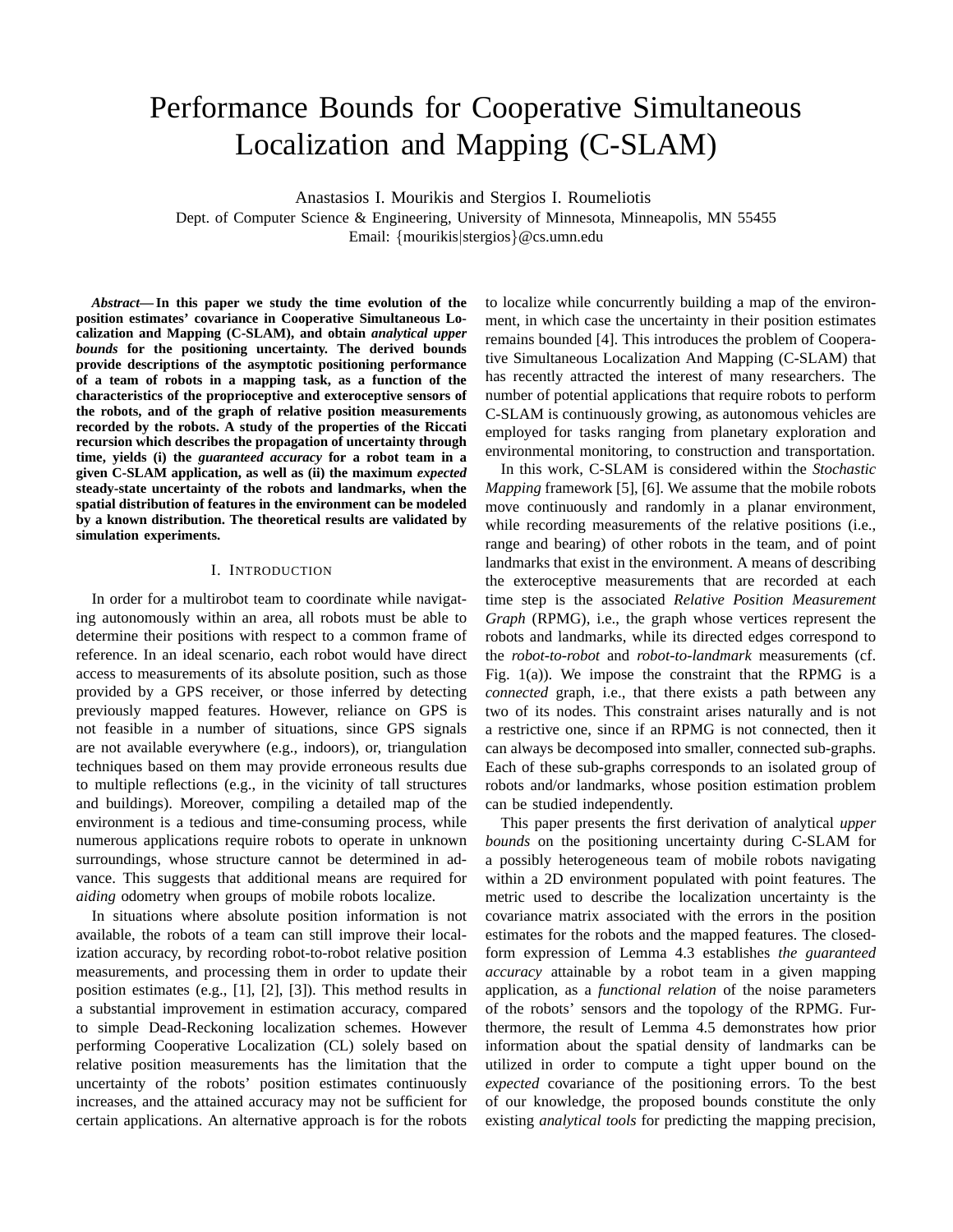as well as the accuracy of the robots' localization in a given C-SLAM application. Hence, they facilitate the selection of the required sensor parameters, in order to satisfy task-imposed performance constraints.

## II. RELATED WORK

Most of the existing approaches to both single- and multirobot SLAM have been inspired by the seminal papers of Moutarlier and Chatila [6] and of Smith, Self, and Cheeseman [5], [7] that introduced the notion of the *Stochastic Map* and emphasized the importance of properly accounting for the correlations between all the robots' and landmarks' position estimates. However, maintaining all the cross-correlation elements of the covariance matrix in EKF-based SLAM results in algorithms with computational complexity quadratic in the size of the state vector. Thus, the majority of subsequent research on SLAM has focused on devising scalable algorithms, that achieve performance comparable to that of an EKF-based approach to SLAM that accounts for the cross-correlation terms, at a smaller computational cost.

A number of estimation algorithms have been proposed specifically for the C-SLAM problem, as alternatives to the EKF estimator [8]. In [9], a Set Membership (SM) technique is developed based on the premise that all sensor errors are bounded. This assumption allows for the definition of the set of feasible state vectors, which is propagated through time using Linear Programming and set approximation methods. SM provides guaranteed uncertainty regions for all robots and landmarks at each time step. In the work of Thrun [10], an algorithm that integrates Maximum Likelihood (ML) incremental map building with Monte Carlo localization is proposed. The pose of the robots is propagated using a particle filter representation of their belief functions, while the map is compiled in a distributed manner among robots, using laser range data. In [11], the constrained local submap filter is employed, enabling each vehicle to build a map of its surroundings independently from the rest of the team. In this case, a global map is created by periodically fusing the vehicles' submaps. In [12], [13], an elevation map of an outdoor area is created using multiple robots that localize in a common coordinate frame. Finally, in [14] a manifold representation of 2D space, and a ML estimator are employed. This approach offers a method for alleviating the problem of map inconsistency in environments containing loops, at the expense of increased complexity.

Our work does not address the aforementioned implementation issues of C-SLAM. We assume perfect data association and seek to characterize the theoretically attainable estimation accuracy by providing bounds for the steady state covariance of the position estimates. To the best of our knowledge, the properties of the estimates' covariance matrix in C-SLAM are only studied in the work of Fenwick et al. [4], [8]. Linear timeinvariant models for both the propagation and measurement equations are employed, and it is shown that the determinant of any principal submatrix of the map's covariance matrix decreases monotonically as successive observations are made.

Under the additional assumption that the robots receive noisefree odometry measurements, it is proven that at steady state, all of the vehicle and feature position estimates become fully correlated and *lower bounds* for the covariance of all vehicles and features are derived. However, the proposed *lower* bounds cannot be employed for determining the performance of C-SLAM in the case of robots *in motion* exploring an unknown area. In such a scenario, the global coordinate frame can be arbitrarily defined, thus at least one of the robots has perfect knowledge of its initial position, and the described lower bound reduces to zero.

The main contribution of the work presented in this paper is the characterization of the steady-state accuracy of the position estimates in C-SLAM. This is achieved by deriving *analytical upper bounds* for the worst-case value as well as for the expected value of the steady-state covariance matrix of the position estimates. What distinguishes these results from previous ones is that the analysis is based on the *actual* (non-linear) system and measurement equations for robots navigating in 2D. Besides the naturally arising assumption of connectedness, no additional assumptions on the structure of the RPMG are imposed. Furthermore, the analysis encompasses the case of a heterogeneous (in terms of sensor accuracy) group of robots and is thus applicable to the study of a broad class of applications.

# III. PROBLEM FORMULATION

Consider a group of M mobile robots, denoted as  $r_1$ ,  $r_2$ , ...,  $r_M$ , moving on a planar surface, in an environment that contains N landmarks, denoted as  $L_1$ ,  $L_2$ , ...,  $L_N$ . The robots use proprioceptive measurements (e.g., from odometric or inertial sensors) to propagate their state (position) estimates, and are equipped with exteroceptive sensors (e.g., laser range finders) that enable them to measure the relative position of other robots and landmarks. All the measurements are fused using an Extended Kalman Filter (EKF) in order to produce estimates of the position of the robots and the landmarks. In our formulation, it is assumed that an upper bound for the variance of the errors in the robots' orientation estimates can be determined a priori. This allows us to decouple the task of position estimation from that of orientation estimation and facilitates the derivation of an analytical upper bound on the positioning uncertainty.

The robots' orientation uncertainty is bounded when, for example, absolute orientation measurements from a compass or sun sensor are available, or when the perpendicularity of the walls in an indoor environment is used to infer orientation. In cases where neither approach is possible, our analysis still holds under the condition that a conservative upper bound for the orientation uncertainty of each robot is determined by alternative means, e.g., by estimating the maximum orientation error accumulated, over a certain period of time, due to the integration of noise in the odometric measurements [15]. It should be noted that the requirement for bounded orientation error covariance is not too restrictive: In the EKF framework, the nonlinear state propagation and measurement equations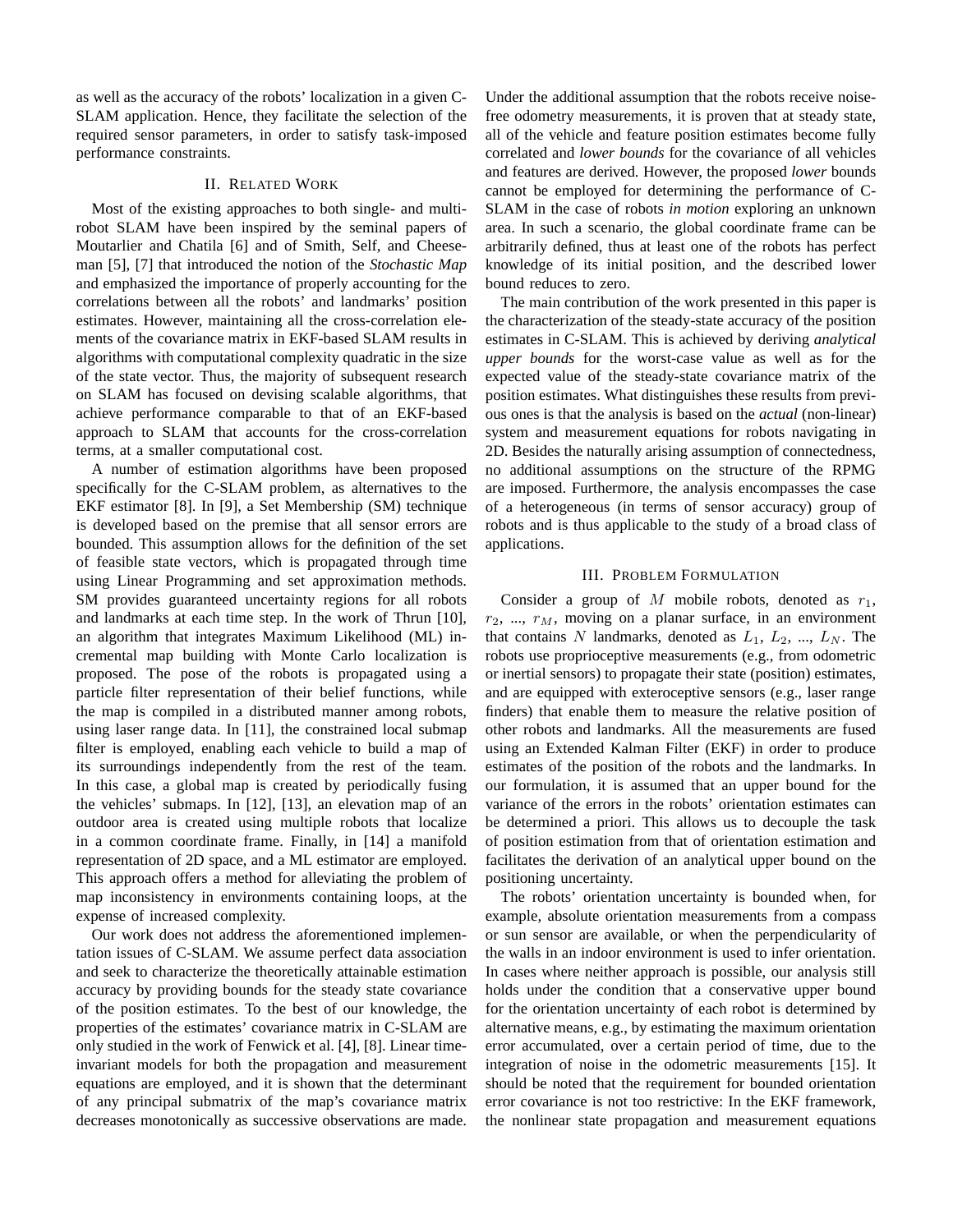are linearized around the estimates of the robots' orientation. If the errors in these estimates are allowed to increase unbounded, the linearization will unavoidably become erroneous and the estimates will diverge. Furthermore, large errors in the estimates for the robots' orientation in SLAM result in erroneous data association, that may have detrimental effects on the filter stability. Thus, in the vast majority of practical situations, provisions are made in order to constrain the robots' orientation uncertainty within given limits.

In our formulation, the metric employed for describing the accuracy of position estimation in C-SLAM is the covariance matrix of the position estimates. It is well known that the time evolution of the covariance matrix in the EKF framework is described by the propagation and update equations (cf. Eqs. (5) and (16)). Combining these equations yields the Riccati recursion (cf. Eq. (17)), whose solution is the covariance of the error in the state estimate at each time step, right after the propagation phase of the EKF. In the case of C-SLAM, the matrix coefficients in this recursion are time-varying and a general closed-form expression for the time evolution of the covariance matrix does not exist. We thus resort to deriving *upper bounds* for the covariance, by exploiting the convexity and monotonicity properties of the Riccati recursion (cf. Lemmas 4.1 and 4.4). These properties allow for the formulation of *constant coefficient* Riccati recursions, whose solutions provide upper bounds for the positioning uncertainty in C-SLAM.

#### *A. Position propagation*

The discrete-time kinematic equations for the  $i$ -th robot are

$$
x_{r_i}(k+1) = x_{r_i}(k) + V_i(k)\delta t \cos(\phi_i(k)) \tag{1}
$$

$$
y_{r_i}(k+1) = y_{r_i}(k) + V_i(k)\delta t \sin(\phi_i(k)) \tag{2}
$$

where  $V_i(k)$  denotes the robot's translational velocity at time k and  $\delta t$  is the sampling period. In the Kalman filter framework, the estimates of the robot's position are propagated using the measurements of the robot's velocity,  $V_{m_i}(k)$ , and the estimates of the robot's orientation,  $\hat{\phi}_i(k)$ . By linearizing Eqs. (1) and (2), the error propagation equation for the robot's position is derived:

$$
\begin{aligned}\n\begin{bmatrix}\n\widetilde{x}_{r_{i_{k+1|k}}}\n\widetilde{y}_{r_{i_{k+1|k}}}\n\end{bmatrix} &= \begin{bmatrix}\n1 & 0 \\
0 & 1\n\end{bmatrix}\n\begin{bmatrix}\n\widetilde{x}_{r_{i_{k|k}}}\n\widetilde{y}_{r_{i_{k|k}}}\n\end{bmatrix} \\
+ \begin{bmatrix}\n\delta t \cos(\hat{\phi}_{i}(k)) & -V_{m_{i}}(k)\delta t \sin(\hat{\phi}_{i}(k)) \\
\delta t \sin(\hat{\phi}_{i}(k)) & V_{m_{i}}(k)\delta t \cos(\hat{\phi}_{i}(k))\n\end{bmatrix}\n\begin{bmatrix}\nw_{V_{i}}(k) \\
\widetilde{\phi}_{i}(k)\n\end{bmatrix} \\
\Leftrightarrow \widetilde{X}_{r_{i_{k+1|k}}}=I_{2\times 2}\widetilde{X}_{r_{i_{k|k}}}+G_{r_{i}}(k)W_{i}(k), \quad i=1...M\n\end{aligned}
$$
\n(3)

where<sup>1</sup>  $w_{V_i}(k)$  is a zero-mean white Gaussian noise sequence of variance  $\sigma_{V_i}^2$ , affecting the velocity measurements and  $\widetilde{\phi}_i(k)$ is the error in the robot's orientation estimate at time  $k$ . This is modeled as a zero-mean white Gaussian noise sequence of variance  $\sigma_{\phi_i}^2$ .

From Eq. (3), we deduce that the covariance matrix of the system noise affecting the  $i$ -th robot is:

$$
Q_{r_i}(k) = E\{G_{r_i}(k)W_i(k)W_i^T(k)G_{r_i}^T(k)\}\
$$

$$
= C(\hat{\phi}_i(k)) \begin{bmatrix} \delta t^2 \sigma_{V_i}^2 & 0\\ 0 & \delta t^2 V_{m_i}^2(k) \sigma_{\phi_i}^2 \end{bmatrix} C^T(\hat{\phi}_i(k)) \quad (4)
$$

where  $C(\hat{\phi}_i)$  denotes the  $2 \times 2$  rotation matrix associated with  $\hat{\phi}_i$ . The landmarks are modeled as static points in 2D space, and therefore the state propagation equations are

$$
X_{L_i}(k+1) = X_{L_i}(k)
$$
, for  $i = 1...N$ 

Similarly, the estimates for the landmark positions are propagated using the relations  $\hat{X}_{L_ik+1|k} = \hat{X}_{L_ik|k}$ , for  $i =$ 1... N while the errors are propagated by  $\widetilde{X}_{L_ik+1|k}$  =  $\widetilde{X}_{L_i k|k}$ , for  $i = 1...N$ . The state vector for the entire system is defined as the stacked vector comprising of the positions of the  $M$  robots and  $N$  landmarks, i.e.,

$$
X = \left[ \begin{array}{cccc} X_{r_1}^T & \cdots & X_{r_M}^T & X_{L_1}^T & \cdots & X_{L_N}^T \end{array} \right]^T
$$

Hence, the state transition matrix for the entire system at time step k is  $\mathbf{\Phi}_k = I_{(2M+2N)\times(2M+2N)}$  and the covariance matrix of the system noise is:

$$
\mathbf{Q}(k) = \left[ \begin{array}{cccc} Q_{r_1}(k) & \cdots & \mathbf{0}_{2 \times 2} \\ \vdots & \ddots & \vdots \\ \mathbf{0}_{2 \times 2} & \cdots & Q_{r_M}(k) \\ \mathbf{0}_{2N \times 2M} & & \mathbf{0}_{2N \times 2N} \end{array} \right] = \mathbf{G} \mathbf{Q}_r(k) \mathbf{G}^T
$$

where  $\mathbf{Q}_r(k) = \mathbf{Diag}(Q_{r_i}(k))$ , with  $\mathbf{Diag}(\cdot)$  denoting a block diagonal matrix, and

$$
\mathbf{G} = \left[ \begin{array}{c} I_{2M \times 2M} \\ \mathbf{0}_{2N \times 2M} \end{array} \right]
$$

The equation for propagating the covariance matrix of the state error is written as:

$$
\mathbf{P}_{k+1|k} = \mathbf{P}_{k|k} + \mathbf{Q}(k) = \mathbf{P}_{k|k} + \mathbf{G}\mathbf{Q}_r(k)\mathbf{G}^T
$$
 (5)

where  $\mathbf{P}_{k+1|k}$  =  $E\{\widetilde{X}_{k+1|k}\widetilde{X}_{k+1|k}^T\}$  and  $\mathbf{P}_{k|k}$  =  $E\{\widetilde{X}_{k|k}\widetilde{X}_{k|k}^T\}$  are the covariance of the error in the estimate of  $X(k+1)$  and  $X(k)$  respectively, after measurements up to time k have been processed.

#### *B. Measurement Model*

At every time step, the robots perform robot-to-robot and robot-to-landmark relative position measurements. The relative position measurement between robots  $r_i$  and  $r_m$  is given by:

$$
z_{r_i r_m} = C^T(\phi_i) \left( X_{r_m} - X_{r_i} \right) + n_{z_{r_i r_m}}
$$
(6)

where  $r_i$  ( $r_m$ ) is the observing (observed) robot, and  $n_{z_{r_i r_m}}$ is the noise affecting this measurement. Similarly, the measurement of the relative position between  $r_i$  and  $L_n$  is given by:

$$
z_{r_i L_n} = C^T(\phi_i) (X_{L_n} - X_{r_i}) + n_{z_{r_i L_n}}
$$
 (7)

<sup>&</sup>lt;sup>1</sup>Throughout this paper,  $\mathbf{0}_{m \times n}$  denotes the  $m \times n$  matrix of zeros,  $\mathbf{1}_{m \times n}$ denotes the  $m \times n$  matrix of ones, and  $I_{n \times n}$  denotes the  $n \times n$  identity matrix.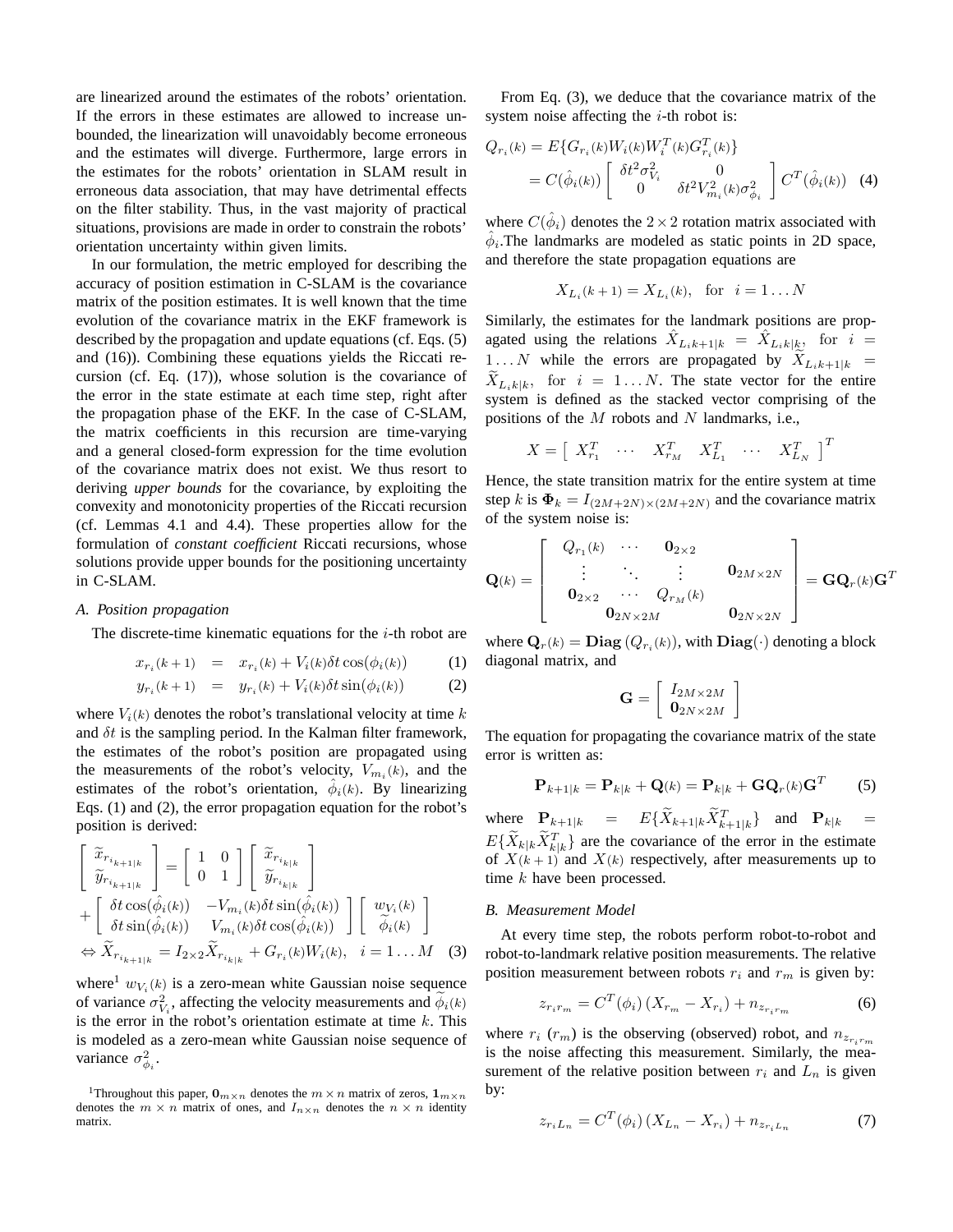The similarity of the preceding two measurement equations allows us to treat both types of measurements in a uniform manner. We denote by  $T_{ij}$  the target of the j-th measurement performed by robot  $i$ , i.e.,

$$
T_{ij} \in \{r_1, r_2, \cdots, r_M, L_1, L_2, \cdots, L_N\} \setminus \{r_i\}
$$

Thus, the general form of the relative position measurement equation is:

$$
z_{ij} = C^{T}(\phi_i) (X_{T_{ij}} - X_{r_i}) + n_{z_{ij}}
$$
 (8)

#

Assuming that the *i*-th robot performs  $M_i$  relative position measurements, the index  $j$  assumes integer values in the range  $[1, M<sub>i</sub>]$  to describe these measurements. By linearizing the last expression, the measurement error equation is obtained:

$$
\begin{aligned} \widetilde{z}_{ij}(k+1) &= z_{ij}(k+1) - \widehat{z}_{ij}(k+1) \\ &= H_{ij}(k+1) \widetilde{X}_{k+1|k} + \Gamma_{ij}(k+1) n_{ij}(k+1) \end{aligned}
$$

where

$$
H_{ij}(k+1) = C^{T}(\hat{\phi}_{i}(k+1)) H_{o_{ij}} \qquad (9)
$$
  
\n
$$
H_{o_{ij}} = \begin{bmatrix} 0_{2\times 2} & \cdots & \underbrace{-I_{2\times 2}}_{r_{i}} & \cdots & \underbrace{I_{2\times 2}}_{r_{i}} & \cdots & 0_{2\times 2} \\ \vdots & \vdots & \ddots & \vdots & \vdots \\ \vdots & \ddots & \widetilde{X}_{r_{i}}^{T} & \cdots & \widetilde{I}_{k+1|k}^{T} \\ \Gamma_{ij}(k) = \begin{bmatrix} I_{2\times 2} & -C^{T}(\hat{\phi}_{i}(k+1)) J \widehat{\Delta} p_{ij}(k+1) \\ 1 & 0 \end{bmatrix} \end{bmatrix}
$$
  
\n
$$
J = \begin{bmatrix} 0 & -1 \\ 1 & 0 \end{bmatrix}, \quad n_{ij}(k) = \begin{bmatrix} n_{z_{ij}}(k) \\ \tilde{\phi}_{i}(k) \end{bmatrix}
$$
  
\n
$$
\widehat{\Delta} p_{ij}(k+1) = \widehat{X}_{T_{ij}} \,_{k+1|k} - \widehat{X}_{r_{i}} \,_{k+1|k}
$$

The covariance of the error in this measurement is given by

$$
{}^{i}R_{jj}(k+1) = \Gamma_{ij}(k+1)E\{n_{ij}(k+1)n_{ij}^{T}(k+1)\}\Gamma_{ij}^{T}(k+1)
$$
  
=  $R_{z_{ij}}(k+1) + R_{\tilde{\phi}_{ij}}(k+1)$  (10)

This expression encapsulates all sources of noise and uncertainty that contribute to the measurement error  $\tilde{z}_{ij}(k+1)$ . More specifically,  $R_{z_{ij}}(k+1)$  is the covariance component attributed to the measurement noise  $n_{z_{ij}}(k+1)$ , and  $R_{\tilde{\phi}_{ij}}(k+1)$  is the additional covariance term due to the error  $\phi_i(k+1)$  in the orientation estimate of the measuring robot.

Assuming that each relative position measurement is comprised of a distance measurement  $\rho_{ij}$  and a bearing measurement  $\theta_{ij}$ , affected by two independent white zero-mean Gaussian noise sequences  $n_{\rho_{ij}}$  and  $n_{\theta_{ij}}$  respectively, the term  $R_{z_{ij}}(k+1)$  can be expressed as [16]:

$$
R_{z_{ij}}(k+1) = E\{n_{z_{ij}}(k+1)n_{z_{ij}}^T(k+1)\}
$$
  
=  $C^T(\hat{\phi}_i) \left(\frac{\sigma_{\rho_i}^2}{\hat{\rho}_{ij}^2} \widehat{\Delta p}_{ij} \widehat{\Delta p}_{ij}^T + \sigma_{\theta_i}^2 J \widehat{\Delta p}_{ij} \widehat{\Delta p}_{ij}^T J^T\right) C(\hat{\phi}_i)$ 

where time indices have been dropped for simplicity. The variances of the noise in the distance and bearing measurements are denoted as  $\sigma_{\rho_i}^2 = E\{n_{\rho_i}^2\}$  and  $\sigma_{\theta_i}^2 = E\{n_{\theta_i}^2\}$  respectively.

The error in the orientation estimate of the measuring robot introduces an additional error component to all relative position measurements recorded by this robot, and renders them correlated. As shown in [16], the additional covariance term for each measurement is equal to:

$$
R_{\tilde{\phi}_{ij}}(k+1) = C^T(\hat{\phi}_i) J \widehat{\Delta p}_{ij} E\{\tilde{\phi}_i^2\} \widehat{\Delta p}_{ij}^T J^T C(\hat{\phi}_i)
$$
  

$$
= \sigma_{\phi_i}^2 C^T(\hat{\phi}_i) J \widehat{\Delta p}_{ij} \widehat{\Delta p}_{ij}^T J^T C(\hat{\phi}_i)
$$
(11)

while the matrix of correlation between the errors in the measurements  $z_{ij}(k + 1)$  and  $z_{i\ell}(k + 1)$  is:

$$
{}^{i}R_{j\ell}(k+1) = \Gamma_{ij}(k)E\{n_{ij}(k+1)n_{i\ell}^{T}(k+1)\}\Gamma_{i\ell}^{T}(k)
$$
  

$$
= \sigma_{\phi_i}^{2} C^{T}(\hat{\phi}_i) J \widehat{\Delta p}_{ij} \widehat{\Delta p}_{i\ell}^{T} J^{T} C(\hat{\phi}_i)
$$
(12)

Since the *i*-th robot performs  $M_i$  relative position measurements at each time step, the covariance matrix of these measurements,  $\mathbf{R}_i(k+1)$ , is defined as a block matrix whose  $\ell m$ -th  $2 \times 2$  submatrix is  ${}^{i}R_{\ell m}(k + 1)$ , for  $\ell, m = 1 \dots M_i$ , defined in Eqs. (10)-(12). Substitution from these equations and simple algebraic manipulation yields

$$
\boldsymbol{R}_{i}(k+1) = \boldsymbol{\Xi}_{\hat{\phi}_{i}}^{T} \boldsymbol{R}_{o_{i}}(k+1) \boldsymbol{\Xi}_{\hat{\phi}_{i}} \tag{13}
$$

where  $\boldsymbol{\Xi}_{\hat{\phi}_i} = I_{M_i \times M_i} {\otimes} C(\hat{\phi}_i),$  with  $\otimes$  denoting the Kronecker matrix product, and

rix product, and  
\n
$$
\mathbf{R}_{o_i}(k+1) = \sigma_{\rho_i}^2 I_{2M_i \times 2M_i} - D_i \operatorname{diag} \left( \frac{\sigma_{\rho_i}^2}{\hat{\rho}_{ij}^2} \right) D_i^T + \sigma_{\theta_i}^2 D_i D_i^T + \sigma_{\phi_i}^2 D_i \mathbf{1}_{M_i \times M_i} D_i^T
$$
(14)

In this last expression,  $D_i = \textbf{Diag} (J\widehat{\Delta p}_{ij})$  is the block diagonal matrix with diagonal elements  $J\widehat{\Delta p}_{ij}$ ,  $j = 1 \dots M_i$ .

The measurement matrix describing the relative position measurements performed by robot  $i$  at each time step is a matrix whose block rows are  $H_{ij}$ ,  $j = 1...M_i$ , i.e.:

$$
\boldsymbol{H}_i(k+1) = \boldsymbol{\Xi}_{\hat{\phi}_i}^T \boldsymbol{H}_{o_i} \tag{15}
$$

where  $H_{o_i}$  is a *constant* matrix with block rows  $H_{o_{ij}}$ ,  $j =$  $1 \ldots M_i$  (cf. Eq. (9)).

The measurement matrix for the entire system,  $H(k+1)$ , is defined as the block matrix with block rows  $H_i(k+1)$ . Since the measurements performed by different robots are independent, the associated covariance matrix,  $\mathbf{R}(k+1)$ , is a block diagonal matrix with elements  $\mathbf{R}_i(k+1)$ . The covariance update equation of the EKF is written as

$$
\mathbf{P}_{k+1|k+1} = \mathbf{P}_{k+1|k} - \mathbf{P}_{k+1|k} \mathbf{H}^T(k+1) \mathbf{S}^{-1} \mathbf{H}(k+1) \mathbf{P}_{k+1|k}
$$

with  $\mathbf{S} = \mathbf{H}(k+1)\mathbf{P}_{k+1|k}\mathbf{H}^T(k+1) + \mathbf{R}(k+1)$ . Substitution from Eqs. (13) and (15) and simple algebraic manipulation leads to the orientation-dependent terms being cancelled out, and yields the expression

$$
\mathbf{P}_{k+1|k+1} = \mathbf{P}_{k+1|k} - \mathbf{P}_{k+1|k} \mathbf{H}_o^T \mathbf{S}_o^{-1} \mathbf{H}_o \mathbf{P}_{k+1|k} \qquad (16)
$$

with  $S_o = H_o P_{k+1|k} H_o^T + R_o(k+1)$ . In these equations  $H_o$ is a matrix whose block rows are  $H_{o_i}$  while  $\mathbf{R}_o$  is a block diagonal matrix with elements  $R_{o_i}$ .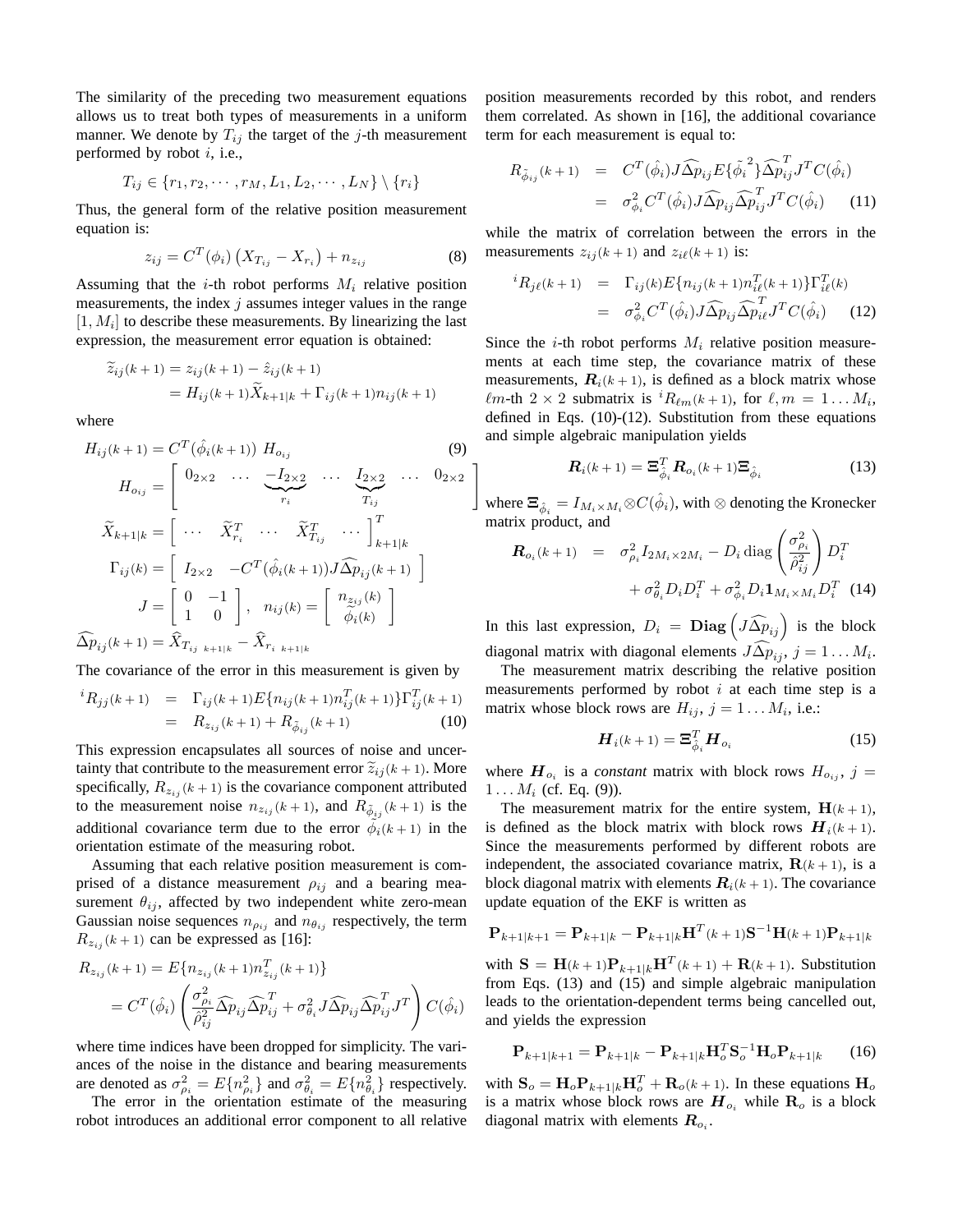#### IV. SLAM POSITIONING ACCURACY CHARACTERIZATION

The time evolution of the covariance matrix of the position estimates in C-SLAM is described by the Riccati recursion, which can be derived by substituting the expression from Eq. (16) into Eq. (5). The resulting expression is:

$$
\mathbf{P}_{k+1} = \mathbf{P}_k - \mathbf{P}_k \mathbf{H}_o^T \left( \mathbf{H}_o \mathbf{P}_k \mathbf{H}_o^T + \mathbf{R}_o(k+1) \right)^{-1} \mathbf{H}_o \mathbf{P}_k + \mathbf{G} \mathbf{Q}_r (k+1) \mathbf{G}^T
$$
 (17)

where we use the substitutions  $P_k = P_{k+1|k}$  and  $P_{k+1} =$  ${\bf P}_{k+2|k+1}$  to simplify the notation. We note that the matrices  $\mathbf{Q}_r(k+1)$  and  $\mathbf{R}_o(k+1)$  in this Riccati recursion are time varying, and thus a closed form expression for P cannot be derived for the general case. However, by exploiting the monotonicity and concavity properties of the Riccati recursion, we are able to derive *upper bounds* for the worst-case value, as well as for the average value of the covariance matrix at steady state. At this point we note that in the ensuing derivations, the initial covariance matrix of the position estimates is assumed to be equal to

$$
\mathbf{P}_0 = \left[ \begin{array}{cc} \mathbf{P}_{rr_0} & \mathbf{0}_{2M \times 2N} \\ \mathbf{0}_{2N \times 2M} & \mathbf{P}_{LL_0} \end{array} \right] \tag{18}
$$

i.e., we assume that the position estimates for the robots and the map features are initially uncorrelated, which is the case at the onset of a mapping task within an unknown area.

# *A. Bound on Worst-Case Steady State Covariance*

In this section, we derive an upper bound for the steady state covariance matrix in C-SLAM. It can be shown that the right-hand side of Eq. (17) is a matrix-increasing function of the covariance matrices  $\mathbf{Q}(k+1)$  and  $\mathbf{R}_{o}(k+1)$ , as well as of the state covariance matrix  $P_k$ . These properties allow us to prove the following lemma [16]:

*Lemma 4.1:* If  $\mathbf{R}_u$  and  $\mathbf{Q}_{r_u}$  are matrices such that  $\mathbf{R}_u \succeq$  $\mathbf{R}_{o}(k)$  and  $\mathbf{Q}_{r_u} \succeq \mathbf{Q}_{r}(k)$ , for all  $k \geq 0$ , then the solution to the Riccati recursion

$$
\mathbf{P}_{k+1}^{u} = \mathbf{P}_{k}^{u} - \mathbf{P}_{k}^{u} \mathbf{H}_{o}^{T} (\mathbf{H}_{o} \mathbf{P}_{k}^{u} \mathbf{H}_{o}^{T} + \mathbf{R}_{u})^{-1} \mathbf{H}_{o} \mathbf{P}_{k}^{u} + \mathbf{G} \mathbf{Q}_{r_{u}} \mathbf{G}^{T}
$$
\n(19)

with the initial condition  $\mathbf{P}_0^u = \mathbf{P}_0$ , satisfies  $\mathbf{P}_k^u \succeq \mathbf{P}_k$  for all  $k \geq 0$ .

In order to derive an upper bound for  $Q_r(k)$ , we note that since  $C(\hat{\phi}_i)$  is an orthonormal matrix, the eigenvalues of  $Q_{r_i}(k)$  are equal to  $\delta t^2 \sigma_{V_i}^2$  and  $\delta t^2 V_{m_i}^2(k) \sigma_{\phi_i}^2$  (cf. Eq. (4)). Assuming that the velocity of each robot is approximately constant and equal to  $V_i$ , we denote

$$
q_i = \max\left(\delta t^2 \sigma_{V_i}^2, \delta t^2 V_{m_i}^2(k) \sigma_{\phi_i}^2\right) \simeq \max\left(\delta t^2 \sigma_{V_i}^2, \delta t^2 V_i^2 \sigma_{\phi_i}^2\right)
$$
\n(20)

This definition states that  $q_i$  is the largest eigenvalue of  $Q_{r_i}(k+1)$ , and therefore

$$
Q_{r_i}(k) \preceq q_i I_{2 \times 2} \Rightarrow \mathbf{Q_r}(k) \preceq \mathbf{Diag}(q_i I_{2 \times 2}) = \mathbf{Q}_{r_u} \qquad (21)
$$

An upper bound for  $\mathbf{R}_{o}(k+1)$  can be derived by considering the maximum distance,  $\rho_{o_i}$ , at which relative position measurements can be recorded by robot i. This distance can, for example, be determined by the maximum range of the robots' relative position sensors, or, by the size of the area to be mapped. It can be shown that [16]

$$
\mathbf{R}_{i}(k+1) \preceq \left(\sigma_{\rho_{i}}^{2} + M_{i}\sigma_{\phi_{i}}^{2} \rho_{o}^{2} + \sigma_{\theta_{i}}^{2} \rho_{o}^{2}\right) I_{2M_{i} \times 2M_{i}} = r_{i} I_{2M_{i} \times 2M_{i}}
$$

and thus an upper bound on  $\mathbf{R}_{o}(k+1)$  is computed as

$$
\mathbf{R}_{o}(k+1) \preceq \mathbf{Diag} (r_i I_{2M_i \times 2M_i}) = \mathbf{R}_u
$$

Having derived upper bounds for  $\mathbf{Q}_r(k)$  and  $\mathbf{R}_o(k+1)$ , mere substitution in Eq. (19) and numerical evaluation of the solution to the resulting recursion, yields an upper bound on the maximum possible uncertainty of the position estimates in C-SLAM, at any time instant after the deployment of the robot team. However, for many applications it is important to evaluate the performance of SLAM at steady state, i.e., when the covariance of the map has converged to a constant value ([4]). To this end, it is necessary to evaluate the solution to the recursion in Eq. (19) after sufficient time, i.e., as  $k \to \infty$ . This computation is simplified by employing the following Lemma, adapted from [17]:

*Lemma 4.2:* Suppose  $P_k^{u(0)}$  $\frac{u(0)}{k}$  is the solution to the discrete time Riccati recursion in Eq. (19) with initial value  $P_0^u = 0$ . Then the solution to the same Riccati recursion but with an arbitrary initial condition  $P_0$  is given by the identity

$$
\mathbf{P}_{k+1}^{u} - \mathbf{P}_{k+1}^{u(0)} = \Phi(0, k+1) \left( I_{\xi \times \xi} + \mathbf{P}_0 \mathbf{J}_{k+1} \right)^{-1} \mathbf{P}_0 \Phi^T(0, k+1)
$$
  
where  $\xi = 2M + 2N$ , and  $\Phi(0, k+1)$  is given by

 $\mathbf{\Phi}(0,k+1) = \left(I_{\xi\times\xi} - \mathbf{K}_p\mathbf{H}_o\right)^{k+1}\left(I_{\xi\times\xi} + \mathbf{P}\mathbf{J}_{k+1}\right)$ 

In these expressions,  $P$  is any solution to the Discrete Algebraic Riccati Equation (DARE):

$$
\mathbf{P} = \mathbf{P} + \mathbf{G} \mathbf{Q}_{r_u} \mathbf{G}^T - \mathbf{P} \mathbf{H}_o^T (\mathbf{H}_o \mathbf{P} \mathbf{H}_o^T + \mathbf{R}_u)^{-1} \mathbf{H}_o \mathbf{P},
$$

and  $\mathbf{K}_p = \mathbf{P} \mathbf{H}_o^T$  $\left(\mathbf{R}_u + \mathbf{H}_o \mathbf{P} \mathbf{H}_o^T\right)$  $\big)^{-1}$ . J<sub>k</sub> denotes the solution to the *dual* Riccati recursion:

$$
\mathbf{J}_{k+1} = \mathbf{J}_k - \mathbf{J}_k \mathbf{G} (\mathbf{Q}_{r_u}^{-1} + \mathbf{G}^T \mathbf{J}_k \mathbf{G})^{-1} \mathbf{G}^T \mathbf{J}_k + \mathbf{H}_o^T \mathbf{R}_u^{-1} \mathbf{H}_o
$$

with zero initial condition,  $\mathbf{J}_0 = 0$ .

Lemma 4.2 simplifies the evaluation of the steady-state value of  $\mathbf{P}_k^u$ , since the solution to the Riccati recursion with zero initial condition is easily derived. We note that the Riccati recursion in Eq. (19) describes the time evolution of the covariance for a deduced C-SLAM scenario, in which both the robots' kinematic equations and the measurement equations are time invariant. Zero initial covariance of the landmarks' position estimates, corresponds to a perfectly known map. In this case the robots essentially perform cooperative localization, while the robot-to-landmark measurements are equivalent to absolute position measurements. Thus, the resulting system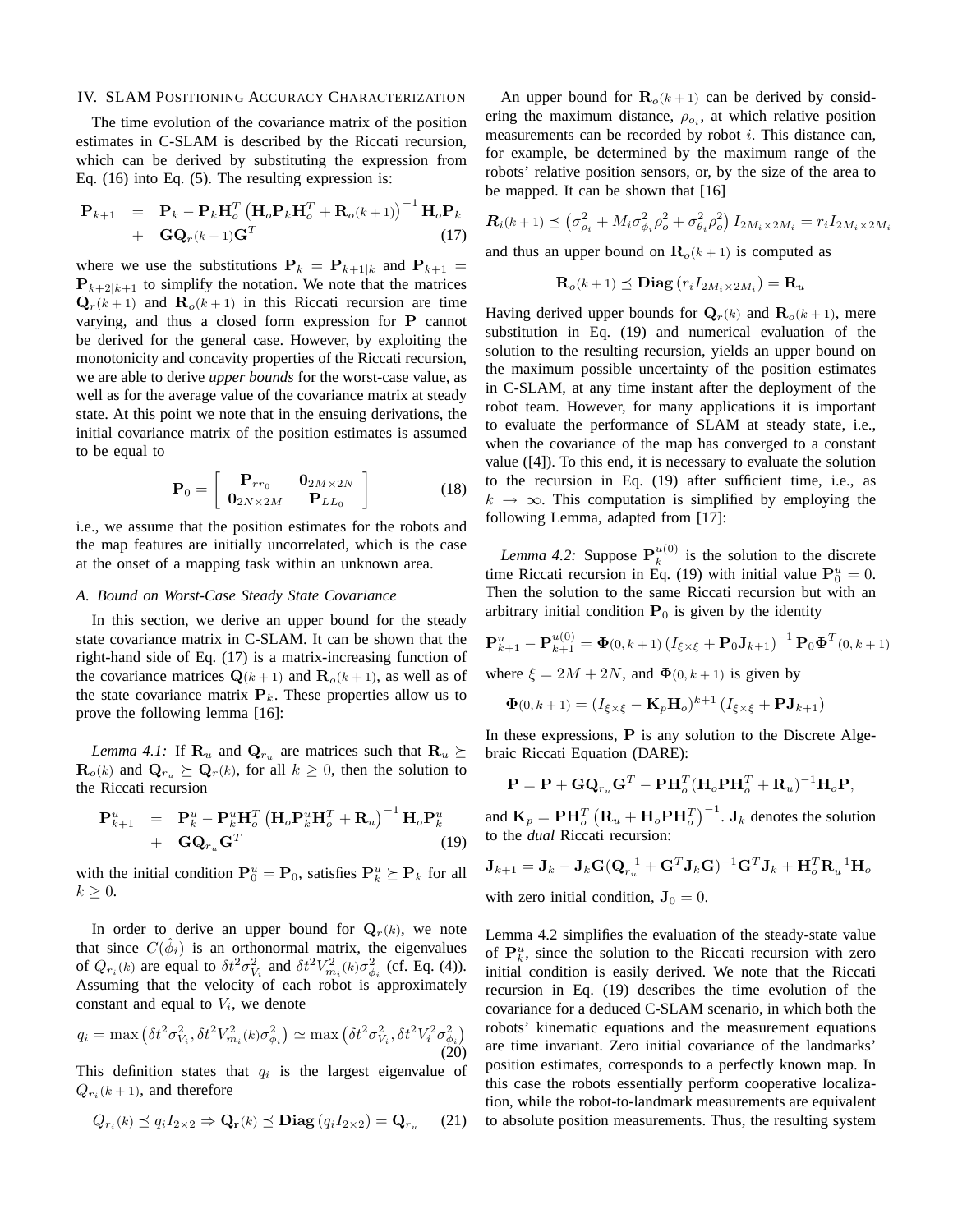is observable and the steady-state solution to the Riccati equation is:

$$
\mathbf{P}_{\infty}^{u(0)} = \left[ \begin{array}{cc} \mathbf{P}_{rr_{\infty}}^{u} & \mathbf{0}_{2M \times 2N} \\ \mathbf{0}_{2N \times 2M} & \mathbf{0}_{2N \times 2N} \end{array} \right] \tag{22}
$$

with

$$
\mathbf{P}_{rr_{\infty}}^{u} = \mathbf{Q}_{r_u}^{1/2} \mathbf{U} \operatorname{diag}\left(\frac{1}{2} + \sqrt{\frac{1}{4} + \frac{1}{\lambda_i}}\right) \mathbf{U}^T \mathbf{Q}_{r_u}^{1/2}
$$

In the last expression the quantities U and  $\lambda_i$ ,  $i = 1...2M$ are defined as the matrix of eigenvectors and the eigenvalues of  $\mathbf{C} = \mathbf{Q}_{r_u}^{1/2} \mathbf{I}_r \mathbf{Q}_{r_u}^{1/2}$  respectively, where

$$
\mathbf{I}_{r} = [I_{2M\times2M} \quad \mathbf{0}_{2M\times2N}] \mathbf{H}_{o}^{T} \mathbf{R}_{u}^{-1} \mathbf{H}_{o} \begin{bmatrix} I_{2M\times2M} \\ \mathbf{0}_{2N\times2M} \end{bmatrix}
$$

It is interesting to note that  $\mathbf{H}_o^T \mathbf{R}_u^{-1} \mathbf{H}_o$  represents the information matrix associated with the measurements in the deduced linear time-invariant system and  $I<sub>r</sub>$  is the submatrix expressing the information about the robots' positions.

The rest of the derivations for the upper bound on the steady state covariance matrix involve only algebraic manipulations, and are not included here due to space limitations. The interested reader is referred to [16] for the details of the intermediate steps. The final result is stated in the following lemma:

*Lemma 4.3:* The worst-case covariance matrix in C-SLAM is bounded above by the matrix

$$
\mathbf{P}_{\infty}^{u} = \mathbf{P}_{\infty}^{u(0)} + \mathbf{1}_{(M+N)\times(M+N)} \otimes \Theta^{-1}
$$
 (23)

where  $P_{\infty}^{u(0)}$  is defined in Eq. (22) and

$$
\Theta = (1_{1 \times N} \otimes I_{2 \times 2}) \mathbf{P}_{LL_0}^{-1} (1_{N \times 1} \otimes I_{2 \times 2})
$$
  
+  $(1_{1 \times M} \otimes I_{2 \times 2}) (\mathbf{J}_{rr_{\infty}}^{-1} + \mathbf{P}_{rr_0})^{-1} (1_{M \times 1} \otimes I_{2 \times 2})$ 

with

$$
\mathbf{J}_{rr_{\infty}} = \mathbf{Q}_{r_u}^{-1/2} \mathbf{U} \operatorname{diag} \left( \frac{\lambda_i}{2} + \sqrt{\frac{\lambda_i^2}{4} + \lambda_i} \right) \mathbf{U}^T \mathbf{Q}_{r_u}^{-1/2} \quad (24)
$$

Note that the first term in Eq. (23) depends only on the RPMG and the accuracy of the robots' sensors, while the second term encapsulates the effect of the initial uncertainty.

A case of particular interest in C-SLAM is that of a robot team building a map of an area for which no prior knowledge exists. We model this scenario by setting  $P_{LL_0} = \mu I$ , with  $\mu \rightarrow \infty$ , which yields the following simplified expression for matrix Θ:

$$
\Theta = \left( \mathbf{1}_{1 \times M} \otimes I_{2 \times 2} \right) \left( \mathbf{J}_{rr_\infty}^{-1} + \mathbf{P}_{rr_0} \right)^{-1} \left( \mathbf{1}_{M \times 1} \otimes I_{2 \times 2} \right)
$$

## *B. Bound on the average steady state covariance*

The expression in Eq. (23) provides an upper bound on the covariance matrix of C-SLAM for a robot team with a given set of sensors and a known RPMG. This bound holds under any possible configuration of the landmarks in space, and regardless of the trajectories of the robots within the area. However, when considering the type of features of the environment to be treated as landmarks (e.g., visual features, prominent geometric features), it is beneficial to select them so that they are abundant in the environment and evenly distributed throughout it. This way, a more detailed and accurate map of an area can be created. In such cases, the density of landmarks in the environment can be modeled *a priori*, for example, by a uniform probability density function (pdf). Knowledge of the distribution of the relative positions between the robots and landmarks allows us to compute the *average* value of the matrix  $\mathbf{R}_{o}(k+1)$ . This information can be exploited in order to compute a tighter upper bound for the *expected* steady state covariance of the position estimates.

Specifically, it can be shown that the right hand side of Eq. (17) is a concave function of the matrices  $P_k$  and  $\mathbf{R}_{o}(k+1)$ . This property enables us to employ Jensen's inequality ([18]) to prove, by induction, the following lemma [16]:

*Lemma 4.4:* If  $\bar{\mathbf{R}} = E\{\mathbf{R}_{o}(k)\}\$  and  $\bar{\mathbf{Q}}_r = E\{\mathbf{Q}_r(k)\}\$  then the solution to the following Riccati recursion

$$
\begin{array}{rcl}\n\bar{\mathbf{P}}_{k+1} & = & \bar{\mathbf{P}}_k - \bar{\mathbf{P}}_k \mathbf{H}_o^T \left( \mathbf{H}_o \bar{\mathbf{P}}_k \mathbf{H}_o^T + \bar{\mathbf{R}} \right)^{-1} \mathbf{H}_o \bar{\mathbf{P}}_k \\
& + & \mathbf{G} \bar{\mathbf{Q}}_r \mathbf{G}^T\n\end{array} \tag{25}
$$

with initial condition  $\bar{\mathbf{P}}_0 = \mathbf{P}_0$ , satisfies  $\bar{\mathbf{P}}_k \succeq E\{\mathbf{P}_k\}$  for all  $k \geq 0$ .

The average value of the system noise covariance matrix is easily computed by averaging over all values of orientation of the robots:

$$
E\{Q_{r_i}\} = \frac{\delta t^2 \sigma_{V_i}^2 + \delta t^2 V_i^2 \sigma_{\phi_i}^2}{2} I_{2 \times 2} = \bar{q}_i I_{2 \times 2}
$$
 (26)

and thus

$$
\bar{\mathbf{Q}}_r = E\{\mathbf{Q}_r(k+1)\} = \mathbf{Diag}\left(\bar{q}_i I_{2\times 2}\right) \tag{27}
$$

In order to evaluate the expected value of  $\mathbf{R}_{o}(k+1)$ , we assume a uniform distribution for the positions of the robots and landmarks in a rectangular area of side  $\alpha$ . Using the definition of  $\mathbf{R}_{o_i}(k+1)$  in Eq. (14), it can be shown that [16]

$$
\bar{\mathbf{R}}_{i} = E\{\mathbf{R}_{o_{i}}\} = \left(\sigma_{\rho_{i}}^{2} \frac{\alpha^{2}}{2} + \sigma_{\theta_{i}}^{2} \frac{\alpha^{2}}{6} + \sigma_{\phi_{i}}^{2} \frac{\alpha^{2}}{12}\right) I_{2M_{i} \times 2M_{i}} \n+ \sigma_{\phi_{i}}^{2} \frac{\alpha^{2}}{12} \mathbf{1}_{2M_{i} \times 2M_{i}}
$$

and thus  $\bar{\mathbf{R}} = E\{\mathbf{R}_o\} = \mathbf{Diag}(\bar{\mathbf{R}}_i)$ . At this point, we note that the uniform distribution employed in the calculation of R, was deemed an appropriate model for the positions of the robots and landmarks in the simulation experiments presented in Section V. However, the analysis holds for any pdf. If a different pdf is used, the value of  $\overline{R}$  will not, in general, be given by the preceding expression.

The upper bound for the expected steady-state covariance can be computed by evaluating the solution to the recursion in Eq. (25) after sufficient time. The derivation process followed is analogous to the one presented in the previous section. The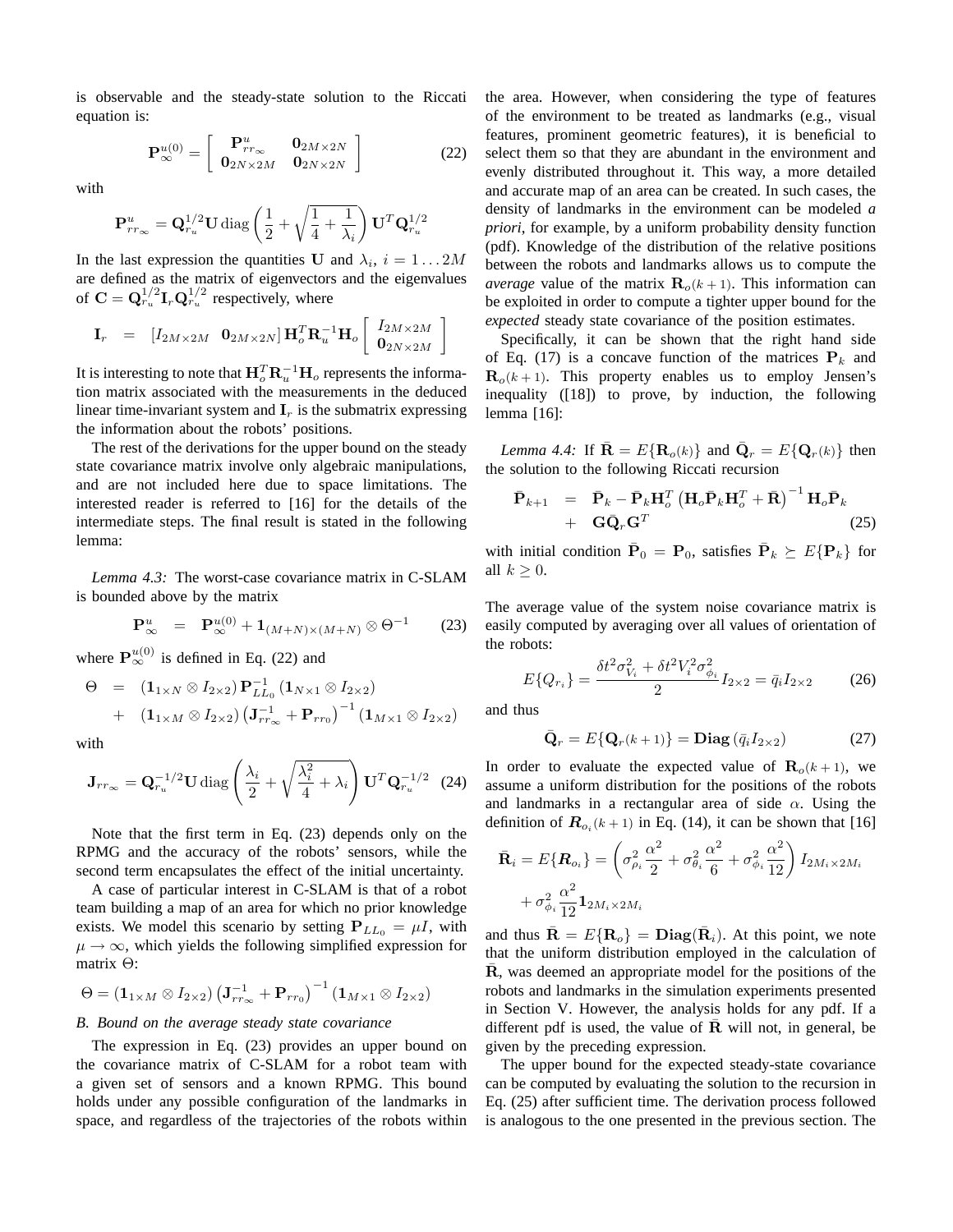only difference is that matrices  $\bar{\mathbf{R}}$  and  $\bar{\mathbf{Q}}_r$ , instead of  $\mathbf{R}_u$  and  $\mathbf{Q}_{r_u}$ , respectively, are used. The final result is synopsized in the following lemma:

*Lemma 4.5:* The *expected* steady-state covariance of the position estimates in C-SLAM, when the spatial density of landmarks is described by a known pdf, is bounded above by the matrix ፡<br>- $\overline{a}$ 

$$
\bar{\mathbf{P}}_{\infty} = \left[\begin{array}{cc} \bar{\mathbf{P}}_{rr\infty} & \mathbf{0}_{2M \times 2N} \\ \mathbf{0}_{2N \times 2M} & \mathbf{0}_{2N \times 2N} \end{array}\right] + \mathbf{1}_{(M+N) \times (M+N)} \otimes \bar{\Theta}^{-1}
$$

with

and

$$
\bar{\mathbf{P}}_{rr_{\infty}} = \bar{\mathbf{Q}}_r^{1/2} \bar{\mathbf{U}} \operatorname{diag}\left(\frac{1}{2} + \sqrt{\frac{1}{4} + \frac{1}{\bar{\lambda}_i}}\right) \bar{\mathbf{U}}^T \bar{\mathbf{Q}}_r^{1/2}
$$

$$
\bar{\Theta} = (\mathbf{1}_{1 \times N} \otimes I_{2 \times 2}) \mathbf{P}_{LL_0}^{-1} (\mathbf{1}_{N \times 1} \otimes I_{2 \times 2}) \n+ (\mathbf{1}_{1 \times M} \otimes I_{2 \times 2}) (\bar{\mathbf{J}}_{rr_{\infty}}^{-1} + \mathbf{P}_{rr_0})^{-1} (\mathbf{1}_{M \times 1} \otimes I_{2 \times 2})
$$

The quantity  $J_{rr_\infty}$  appearing in this last expression is:

$$
\bar{\mathbf{J}}_{rr_{\infty}} = \bar{\mathbf{Q}}_r^{-1/2} \bar{\mathbf{U}} \operatorname{diag} \left( \frac{\bar{\lambda}_i}{2} + \sqrt{\frac{\bar{\lambda}_i^2}{4} + \bar{\lambda}_i} \right) \bar{\mathbf{U}}^T \bar{\mathbf{Q}}_r^{-1/2} \quad (28)
$$

where  $\bar{U}$  and  $\bar{\lambda}_i$ ,  $i = 1...2M$  are defined based on the singular value decomposition of the matrix  $\bar{I}_r$ :

$$
\begin{aligned}\n\overline{\mathbf{I}}_r &= \left[I_{2M\times 2M} \ \mathbf{0}_{2M\times 2N}\right] \mathbf{H}_o^T \overline{\mathbf{R}}^{-1} \mathbf{H}_o \left[\begin{array}{c} I_{2M\times 2M} \\
\mathbf{0}_{2N\times 2M} \end{array}\right] \\
&= \overline{\mathbf{U}} \operatorname{diag}(\overline{\lambda}_i) \overline{\mathbf{U}}^T\n\end{aligned}
$$

In the special case where the map is initially unknown, matrix  $\overline{\Theta}$  assumes the value

$$
\bar{\Theta} = (\mathbf{1}_{1 \times M} \otimes I_{2 \times 2}) (\bar{\mathbf{J}}_{rr_{\infty}}^{-1} + \mathbf{P}_{rr_{0}})^{-1} (\mathbf{1}_{M \times 1} \otimes I_{2 \times 2})
$$
  
V. SIMULATION RESULTS

A series of experiments in simulation were conducted, in order to validate the preceding theoretical analysis. The simulated robots move in an arena of dimensions  $10 \times 10$ m, within which point landmarks are located. The velocity of the robots is kept constant at  $V = 0.25$ m/s, while their orientation changes randomly, using samples drawn from a uniform distribution. To simplify the presentation, a homogeneous robot team is assumed. The standard deviation of the velocity measurement noise is equal to  $\sigma_V = 0.05V$  and the standard deviation of the errors in the orientation estimates is equal to  $\sigma_{\phi} = 2^{\circ}$ , for all robots. Similarly, the values selected for the standard deviations of the exteroceptive measurements of the robots are  $\sigma_{\theta} = 2^{\circ}$ , for the bearing measurements, and  $\sigma_{\rho} = 0.05$ m, for the range measurements. For the results presented in this section, the RPMG shown in Fig. 1(a) is used. It is assumed that initially the robots have perfect knowledge of their positions, while the landmark positions are unknown.

In order to demonstrate the validity of the bound on the worst-case covariance of C-SLAM, provided in Lemma 4.3, a particularly adverse scenario for the placement of the landmarks is considered. Specifically, all the landmarks form a cluster at one corner of the arena, while the robots begin their exploration at the opposite corner (Fig. 1(b)). In this case the exteroceptive measurements provide only a small amount of positioning information during the crucial first few updates. In Fig. 1(c), the time evolution of the covariance of the position estimates for the robots and landmarks is shown and compared to the theoretically-derived steady-state performance bound. Clearly, the upper bound is indeed larger than the steadystate covariance of the landmarks and robots. It is also worth noting that the covariance of the position estimates converges to the *same* value for all landmarks, while the accuracy of the position estimates varies between robots. These differences result from the non-symmetric topology of the RPMG, which causes each robot to have access to positioning information of different quality.

Although the bound of Lemma 4.3 accounts for the worstcase accuracy of C-SLAM, it does not yield a sufficient performance description when the map features are more evenly distributed in space. In such cases, employing Lemma 4.5 results in a tighter bound on the average positioning uncertainty, as demonstrated in Fig. 2. In this plot, the average values (over 50 runs) of the covariance in C-SLAM, are compared against the theoretically derived bounds on the expected uncertainty. For each run of the algorithm, the locations of the landmarks, as well as the initial positions for the robots, were selected using samples from a uniform distribution. Note that the scale of the axes in Fig. 2 has been changed compared to Fig. 1(c), in order to preserve clarity. Mere comparison of the values for the covariance of the robots' and landmarks' position estimates with the corresponding bounds demonstrates that when available information about the distribution of the landmarks is exploited, i.e., by employing the expressions from Lemma 4.5, a better characterization of the expected accuracy of the position estimates is achieved.

### VI. CONCLUSIONS

In this paper, we have presented a method for predicting the positioning performance of C-SLAM, without the need to resort to extensive simulations or experimentation. The derived expressions enable us to determine *guaranteed steady-state accuracy* values for a robot team with a given set of sensors, mapping an area of known size (cf. Lemma 4.3). Moreover, when a model of the distribution of the landmarks in the area is available, application of Lemma 4.5 yields a tight upper bound for the *expected* value of the steady-state covariance of the position estimates of the robots and landmarks. The aforementioned Lemmas provide *functional relations* for the positioning accuracy in terms of the number of landmarks, the size of the robot team, the accuracy of the robots' sensors, and the topology of the RPMG. Thus, they facilitate the *prediction* of the performance of a robot team in a mapping application. Certainly, the most restrictive assumption employed in the current work is that the topology of the RPMG does not change, which implies that certain pairs of robots or robots and landmarks maintain line-of-sight contact at all times. Although this is not possible in many real-world applications, the presented analysis can serve as a basis for extensions to cases where the topology of the RPMG changes dynamically.